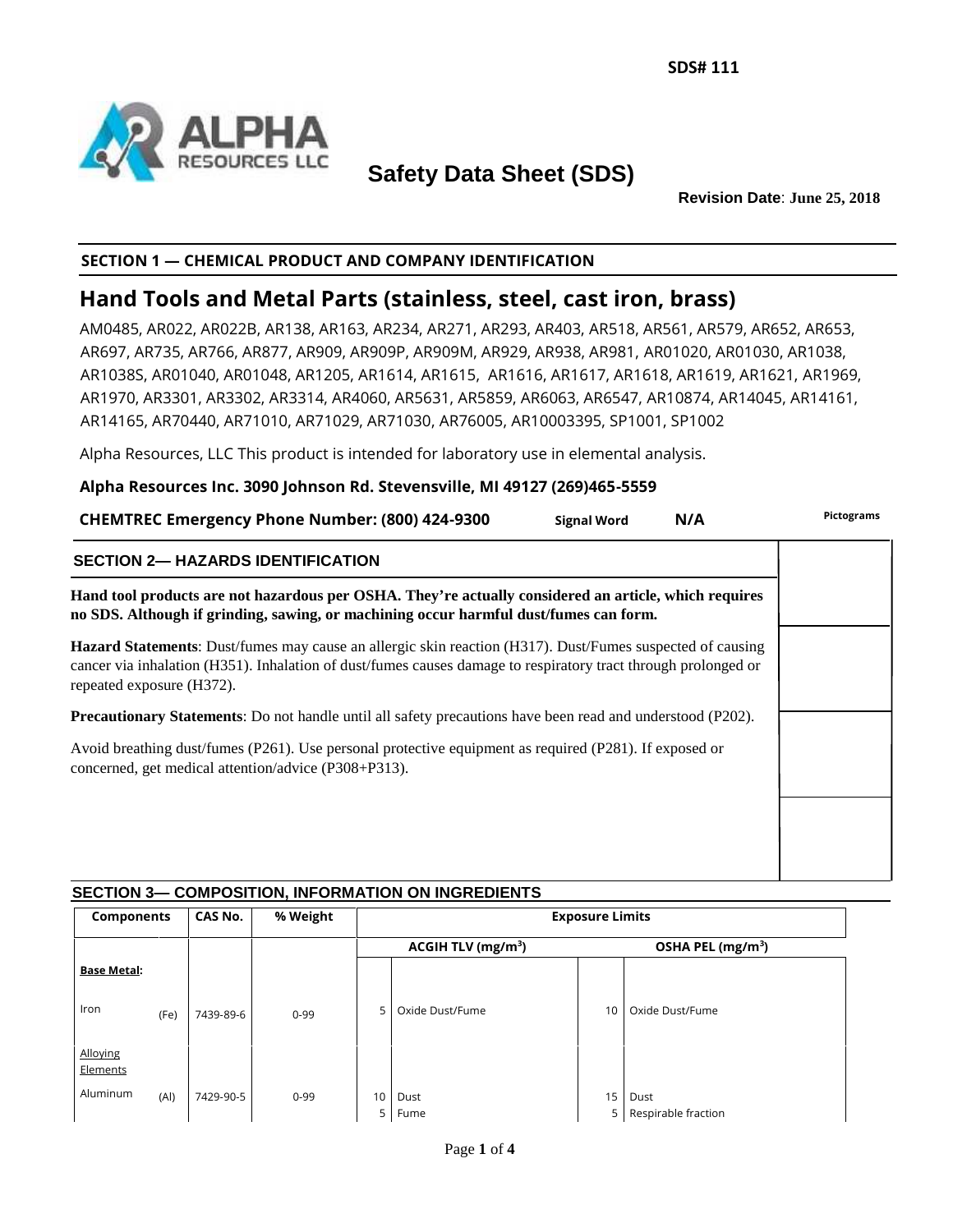#### **SDS# 111**

| Antimony              | (Sb)         | 7440-36-0              | < 0.9              | 0.5                            | As Antimony                                                 | 0.5             | As Antimony                                  |
|-----------------------|--------------|------------------------|--------------------|--------------------------------|-------------------------------------------------------------|-----------------|----------------------------------------------|
| Arsenic               | (As)         | 7440-38-2              | < 0.09             | 0.01                           | As Arsenic (A1 Carcinogen)                                  | 0.01            | As Arsenic                                   |
| Beryllium             | (Be)         | 7440-41-7              | < 0.09             | 0.00<br>2                      | As Beryllium (A1 Carcinogen)<br>As Beryllium (STEL)         | 0.002<br>0.005  | As Beryllium<br>As Beryllium (Ceiling)       |
| Boron                 | (B)          | 7440-42-8              | < 0.9              | 0.01<br>10                     | Oxide Dust                                                  | 15              | Oxide Dust                                   |
| Cadmium               | (Cd)         | 7440-43-9              | < 0.01             | 0.01<br>0.00<br>$\overline{2}$ | As Cadmium (A2 Carcinogen)<br>Respirable fraction           | 0.005<br>0.0025 | As Cadmium<br>As Cadmium (Action Level)      |
|                       |              |                        | < 0.9              |                                |                                                             |                 |                                              |
| Calcium               | (Ca)         | 1305-78-8              |                    | 2                              | Oxide Dust                                                  | 5               | Oxide Dust                                   |
| Carbon                | (C)          | 7440-44-0              | <6.2               |                                | Not Established                                             |                 | Not Established                              |
| Chromium              | (Cr)         | 7440-47-3              | $0.01 - 32$        | 0.5                            | Metal                                                       | 1               | Metal                                        |
| Cobalt                | (Co)         | 7440-48-4              | < 0.09             | 0.02                           | As Cobalt (A3 Carcinogen)                                   | 0.1             | Metal/Dust/Fume                              |
|                       |              |                        |                    |                                |                                                             |                 |                                              |
| Copper                | (Cu)         | 7440-50-8              | $0 - 99$           | 1<br>0.2                       | Dust<br>Fume                                                | 1<br>0.1        | Dust<br>Fume                                 |
|                       |              |                        |                    |                                |                                                             |                 |                                              |
| Lead                  | (Pb)         | 7439-92-1              | $0 - 10$<br>< 1.9  | 0.05                           | Dust / Fume (A3 Carcinogen)                                 | 0.05            | Dust / Fume                                  |
| Magnesium             | (Mg)         | 7439-95-4              |                    |                                | Not Established                                             |                 | Not Established                              |
| Manganese             | (Mn)         | 7439-96-5              | $0.2 - 4$          | 0.2                            | Elemental Mn and Inorg<br>Compounds                         | 5               | Fume (Ceiling)                               |
| Molybdenum<br>Niobium | (Mo)<br>(Nb) | 7439-98-7<br>7440-03-1 | 2.9<br>$0.9$       | 10                             | Insoluble Compounds<br>Not Established                      | 15              | Insoluble Compounds                          |
|                       |              |                        | <1.0<br>$0.1 - 23$ |                                |                                                             |                 |                                              |
| Nickel<br>Nitrogen    | (Ni)         | 7440-02-0              | $0.9$              | 1.5                            | Metal                                                       | 1               | Metal and Insoluble Compounds                |
|                       | (N)          | 7727-37-9              | < 0.9              |                                | Simple Asphyxiant                                           |                 | Simple Asphyxiant                            |
| Phosphorus            | (P)          | 7723-14-0              |                    | 0.1                            | Phosphorus                                                  | 0.1             | Phosphorus                                   |
| Selenium              | (Se)         | 7782-49-2              | $0.9$              | 0.2                            | Selenium                                                    | 0.2             | Selenium                                     |
|                       |              |                        | < 0.9              |                                |                                                             |                 |                                              |
| Silicon               | (Si)         | 7440-21-3              | $0.1 - 10$         | 10                             | Dust                                                        | 15              | Dust                                         |
| Sulfur                | (S)          | 7446-0905              | < 0.9              | 5.2<br>13 <sup>1</sup>         | Sulfur Dioxide<br>Sulfur Dioxide (STEL)                     | 13              | Sulfur Dioxide                               |
| Tin                   | (Sn)         | 7440-31-5              | $0 - 12$           | $\overline{2}$                 | Metal, Oxide and Inorganic<br>Compounds                     | 2               | Inorganic Compounds                          |
| Titanium              | (Ti)         | 7440-32-6              | < 0.9              |                                | Not Established                                             |                 | Not Established                              |
| Tungsten              | (W)          | 7440-33-7              | $0.9$              | 5<br>10                        | Insoluble Compounds as W<br>Insoluble Compounds as W (STEL) |                 | Not Established                              |
| Vanadium              | (V)          | 7440-62-2              | < 0.9              | 0.05                           | Oxide Dust/Fume                                             | 0.5<br>0.1      | Oxide Dust (Ceiling)<br>Oxide Fume (Ceiling) |
| Zinc                  |              | (Zn) 7440-66-6         | $0 - 10$           | 10<br>5<br>10 <sup>1</sup>     | Oxide Dust<br>Oxide Fume<br>Oxide Fume (STEL)               | 5<br>10         | Oxide Fume<br>Oxide Dust                     |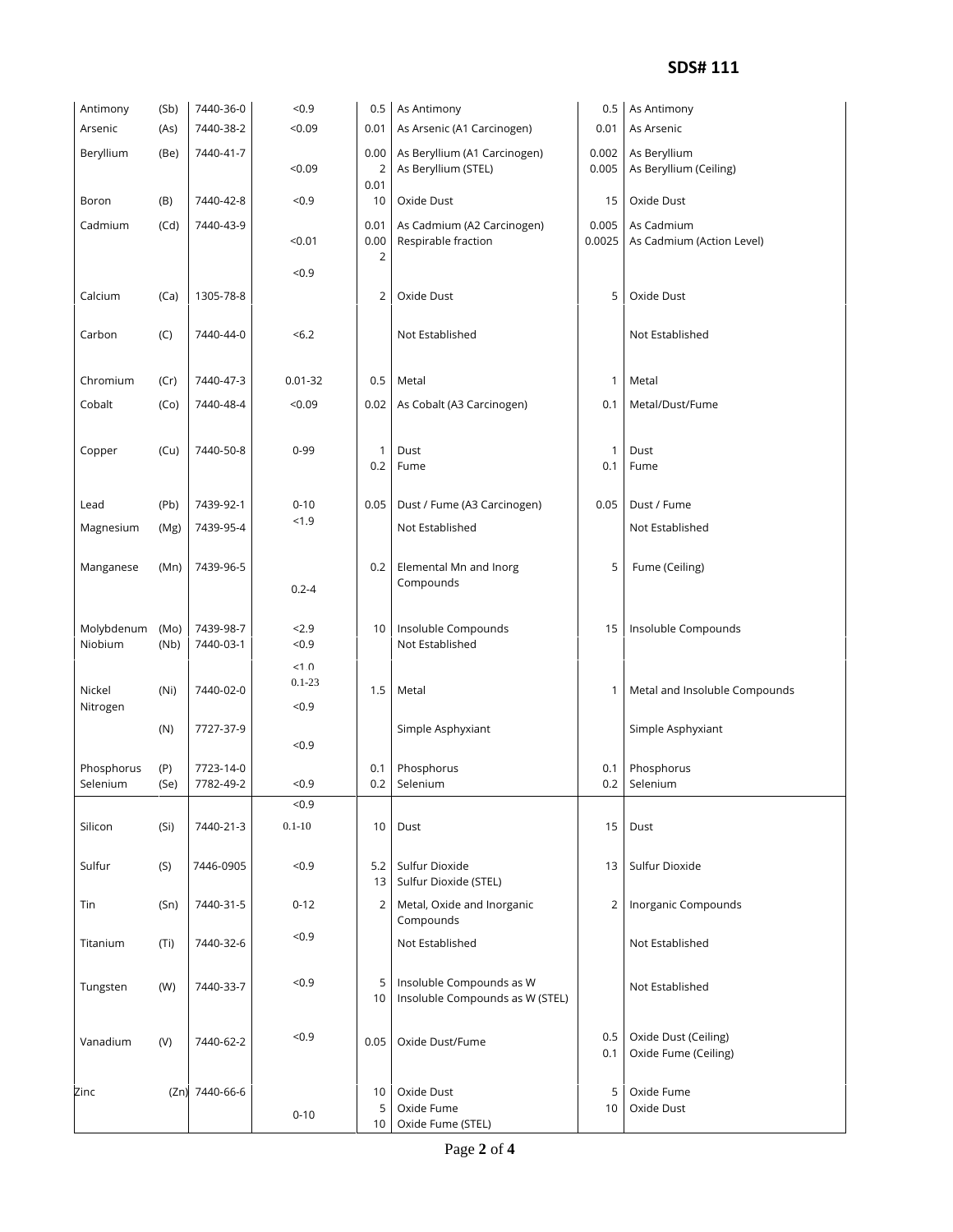# **SDS# 111**

Note: No permissible exposure limits or threshold limit values exist for tools overall. The table above shows the various elements that could be found in our various hand tools. The many different grades of material will have a cornucopia of varying elements and concentrations.

# **SECTION 4— FIRST AID MEASURES**

**If inhaled:** Remove victim to fresh air and keep at rest in a position comfortable for breathing (P304+P340). **If in eyes:** Rinse cautiously with water for several minutes. Remove contact lenses if present and easy to do so. Continue rinsing (P305+P351+P338). **If eye irritation persists:** Get medical advice or attention (P337+P313).

**If on skin:** Wash with plenty of water.

**If swallowed:** Rinse mouth. Call a POISON CENTER or physician if you feel unwell.

# **SECTION 5 — FIRE FIGHTING MEASURES**

Non-flammable. Flash Point: N/A Auto-Ignition Temperature: N/A **In case of fire:** Use a tri-class dry chemical fire extinguisher.

#### **SECTION 6 — ACCIDENTAL RELEASE MEASURES**

Small or large spill: N/A

## **SECTION 7 — HANDLING AND STORAGE**

**Handling**: Proper ventilation and approved breathing protection should be provided if over exposure is possible.

**Storage:** Stable under normal laboratory conditions.

#### **SECTION 8 — EXPOSURE CONTROLS, PERSONAL PROTECTION**

Wear protective gloves, protective clothing, and eye protection (P280). Wash hands thoroughly after handling (P264).

Depending on end use consult with federal, state, and local rules. See section 3.

#### **SECTION 9 — PHYSICAL AND CHEMICAL PROPERTIES**

Steel gray to shiny copper Codorless. Specific gravity: N/A Soluble: N/A Melting Point: N/A